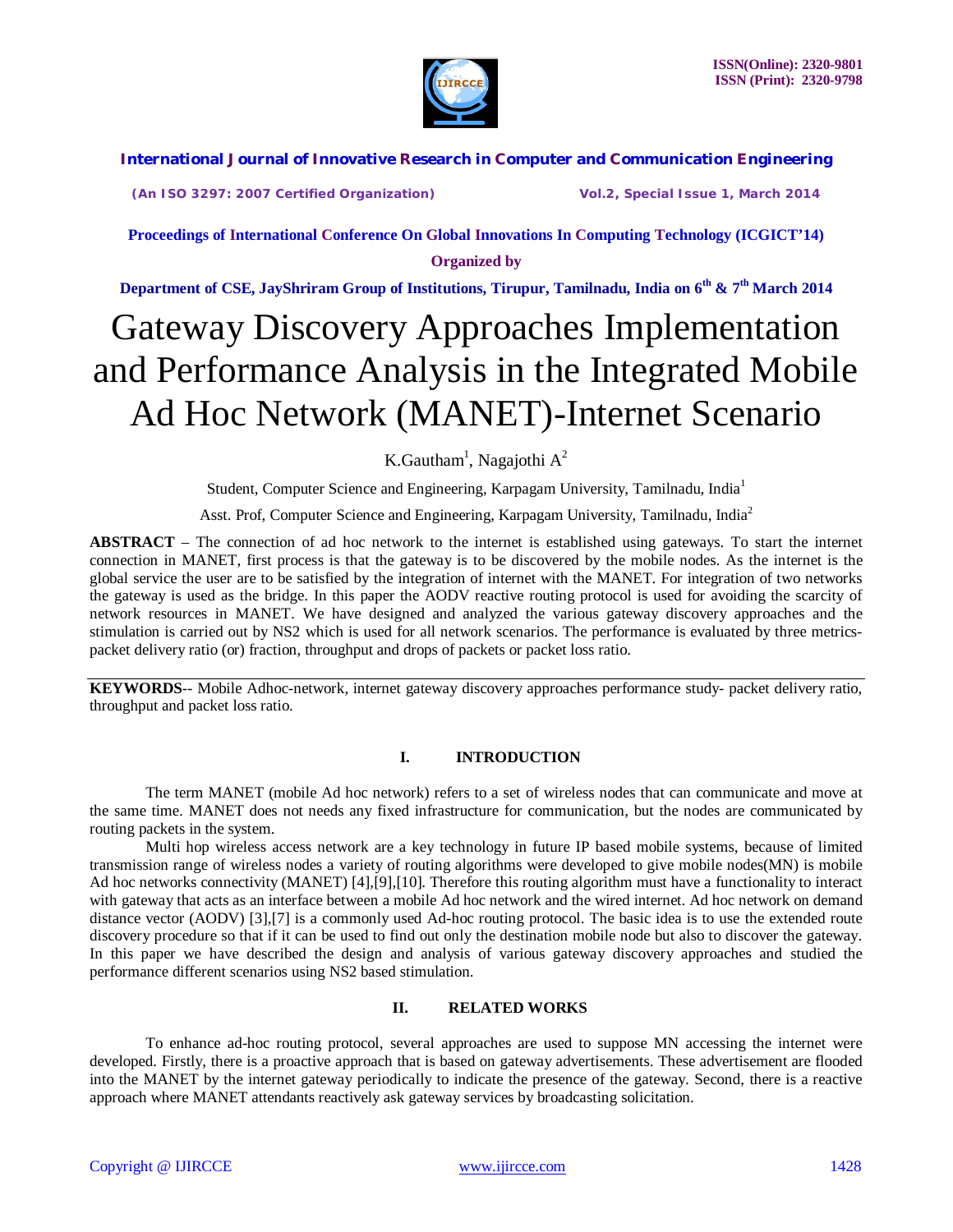

**(An ISO 3297: 2007 Certified Organization) Vol.2, Special Issue 1, March 2014**

#### **Proceedings of International Conference On Global Innovations In Computing Technology (ICGICT'14) Organized by**

**Department of CSE, JayShriram Group of Institutions, Tirupur, Tamilnadu, India on 6th & 7th March 2014**



Figure 1. Scenario Topology

 Gateway discovery methods [1] for ad- hoc networks which are based on the proactive [2] and reactive algorithms have been discussed and investigated in [6] and [8].

2.GATEWAY DISCOVERY APPROACHES:

Depending on the gateway discovery, the approaches are classified into the following three categories

- A. Proactive gateway discovery.
- B. Reactive gateway discovery.
- C. Hybrid gateway discovery.

**A.** Proactive gateway discovery:

 Proactive gateway discovery is the table driven format. The gateway itself starts the proactive gateway discovery by periodically broadcasting the gateway advertisement (GWADV) message. This message is extended version of RREP-1 message containing RREQ ID from RREQ message and is transmitted at regular intervals after the expiration of gate timer (ADVERTISEMENT INTERVAL).





**B.** Reactive gateway discovery:

 The reactive gateway discovery is initiated by a mobile node that is to create or update a route entry to a gateway. If a source mobile node wants to communicate with an internet node, it first performs the expanding ring search techniques to find the destination within the ad hoc network. When it obtains no corresponding route reply even after a network-wide search, the source mobile node broadcasts a RREQ-I message to the ALL-MANET-GW-MULTICAST address. This is the IP address for group of all gateways. Thus only the gateways receive and reply to this message. The intermediate mobile nodes receiving receiving this message simply rebroadcast it after checking the RREQ ID field to avoid any kind of duplicate broadcast. After receiving the RREQ-1, the gateway unicast back RREP-1 message to the source node. The source then selects one of the hop count and forwards the data packets to the selected gateways.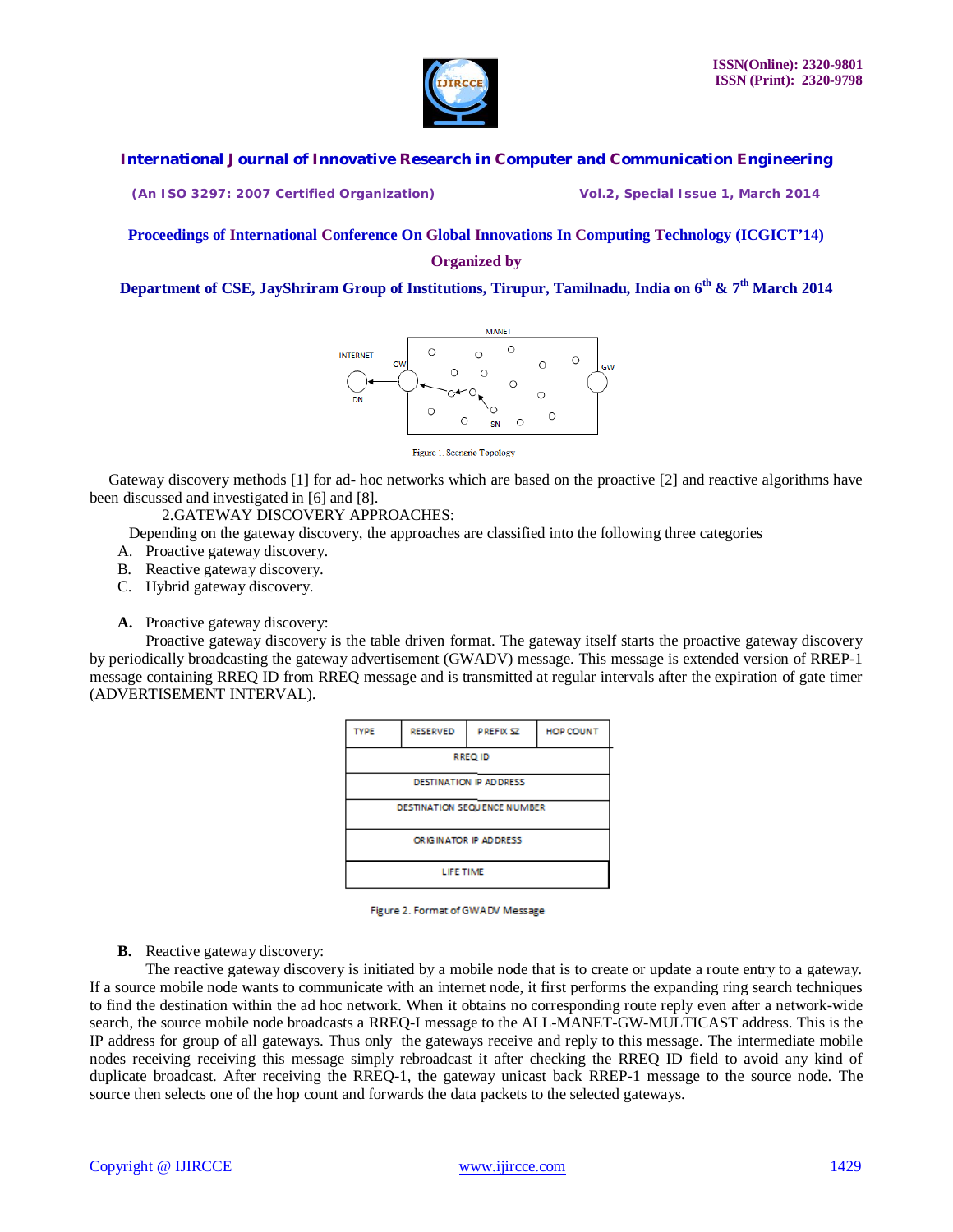

**(An ISO 3297: 2007 Certified Organization) Vol.2, Special Issue 1, March 2014**

#### **Proceedings of International Conference On Global Innovations In Computing Technology (ICGICT'14) Organized by**

**Department of CSE, JayShriram Group of Institutions, Tirupur, Tamilnadu, India on 6th & 7th March 2014**



Figure 3. AODV RREQ Message format

| <b>TYPE</b>                  | R | Α | <b>RESERVED</b> | <b>PREFIX SZ</b> | <b>HOP COUNT</b> |  |
|------------------------------|---|---|-----------------|------------------|------------------|--|
| DESTINATION IP ADDRESS       |   |   |                 |                  |                  |  |
| DESTINATION SEQUENCE ADDRESS |   |   |                 |                  |                  |  |
| ORIGINATOR IP ADDRESS        |   |   |                 |                  |                  |  |
| LIFE TIME                    |   |   |                 |                  |                  |  |

|  | Figure 4. AODV RREP Message format |  |
|--|------------------------------------|--|

| TYPE                                      | N | <b>RESERVED</b> | <b>DESTINATION COUNT</b> |  |  |
|-------------------------------------------|---|-----------------|--------------------------|--|--|
| <b>UNREACHABLE DESTINATION IP ADDRESS</b> |   |                 |                          |  |  |
| UNREACHABLE DESTINATION SEQUENCE ADDRESS  |   |                 |                          |  |  |

Figure 5. AODV RERR Message format

**C.** Hybrid gateway discovery:

 Hybrid gateway discovery is the combination of proactive and reactive approaches. In hybrid gateway approach the gateway periodically broadcasts the GWADV message. The TTL is set to ADVERTISEMENT ZONE so that the advertisement message can be forwarded only upto this minimal number of hops through the ad hoc network. The mobile nodes within this receive this message and set according to the proactive approach. The node outside this region discovers the default routes to the gateways using the reactive approach.

#### **III. SIMULATION MODEL**

We have done our simulation based on ns-2.35 [11]. Our main goal was to measure the performance of the different gateway discovery approaches under a range of varying network conditions. In order to prevent indefinite waiting for these data packets, the packets are dropped from the buffers when the waiting time exceeds 30 seconds. The interface queue has the capacity to hold 50 packets and it is maintain as a priority queue. In our simulation environment the MANET nodes use constant bit rate (CBR) traffic sources when they send data to the Internet domain. We have used the cbrgen traffic-scenario generator tool available in NS2 to generate the CBR traffic connections between the nodes. We have used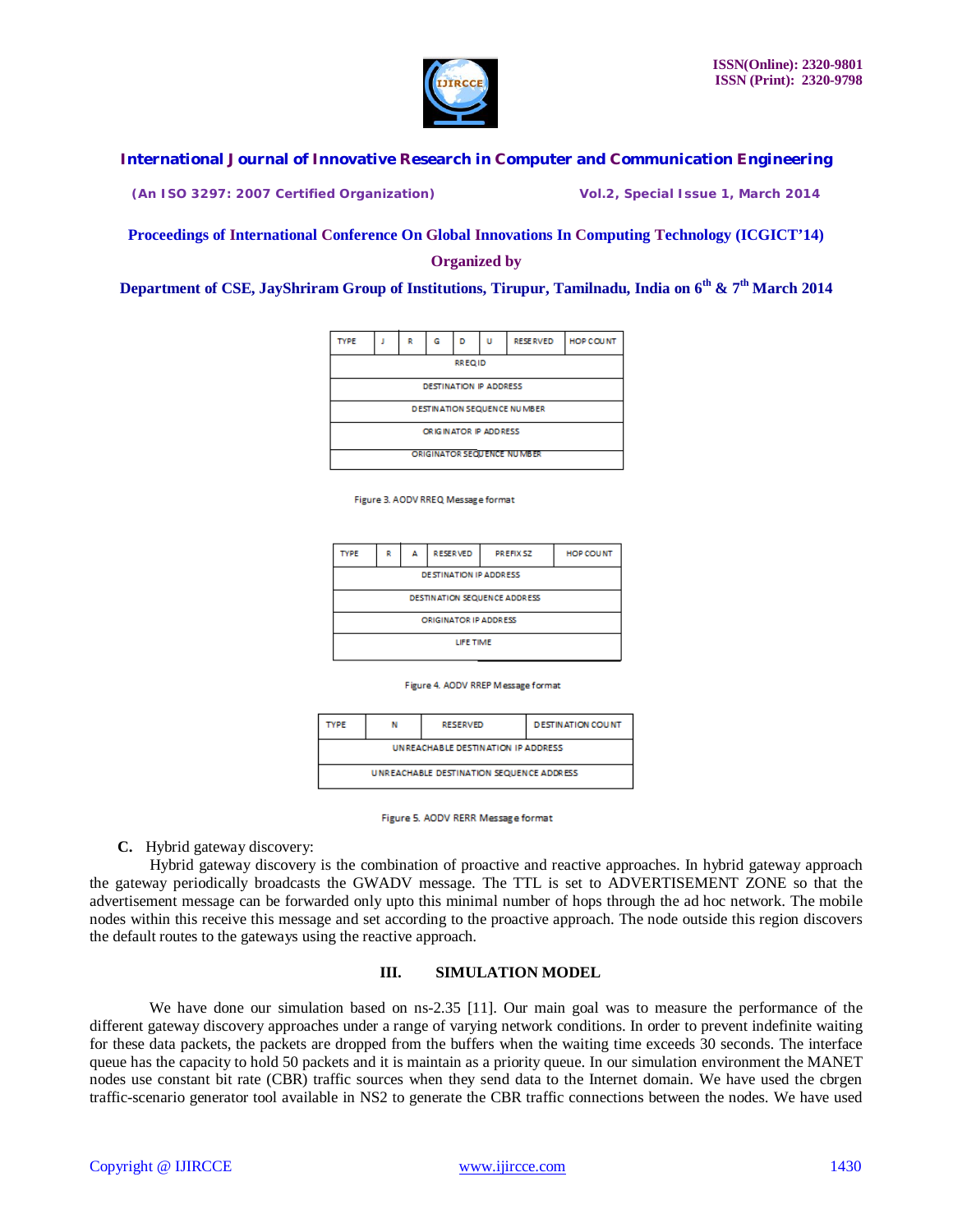

**(An ISO 3297: 2007 Certified Organization) Vol.2, Special Issue 1, March 2014**

#### **Proceedings of International Conference On Global Innovations In Computing Technology (ICGICT'14) Organized by**

# **Department of CSE, JayShriram Group of Institutions, Tirupur, Tamilnadu, India on 6th & 7th March 2014**

two different communication patterns corresponding to 5 and 10 sources. The complete list of simulation parameters is shown in Table 1.

| Parameter          | Value                          |  |
|--------------------|--------------------------------|--|
| Number of Mobile   | 40                             |  |
| <b>Nodes</b>       |                                |  |
| Number of sources  | 5                              |  |
| Number of gateways | $\overline{c}$                 |  |
| Number of hosts    | 2                              |  |
| Transmission range | $250 \text{ m}$                |  |
| Simulation time    | 50 ms                          |  |
| Topology size      | 1200mX800m                     |  |
| Source type        | Constant bit rate              |  |
| Packet rate        | 5 packets/sec                  |  |
| Packet size        | 512 bytes                      |  |
| Maximum speed      | $20 \text{ m/sec}$             |  |
| Mobility model     | Random way point               |  |
| Gateway discovery  | Proactive, reactive and hybrid |  |
| approaches         |                                |  |

Table 1. Simulation Parameters

#### **IV. PERFORMANCE METRICS**

 We have primarily selected the following three parameters in order to study the performance comparison of the three gateway discovery approaches.

 Packet delivery ratio: This is defined as the ratio between the number of delivered packets and those generated by the constant bit rate (CBR) traffic sources.

 Throughput: It's the average number of messages successfully delivered per unit time i.e. average number of bits delivered per second.

 Packet loss ratio: The number of data packets that are not successfully sent to the destination. In terms of dropped packets.

#### **V. SIMULATION RESULTS AND ANALYSIS**

 In this section we have studied the effect of the three gateway discovery approaches under increasing the number of sources on the performance of the hybrid ad-hoc network. In an area of 800m x 800m a number of mobile node positioned randomly. The mobile node do not move, i.e., they remain static. All mobile nodes do not create data traffic and are thus, merely use to establish connection for a test mobile node(MN) within the ad-hoc network.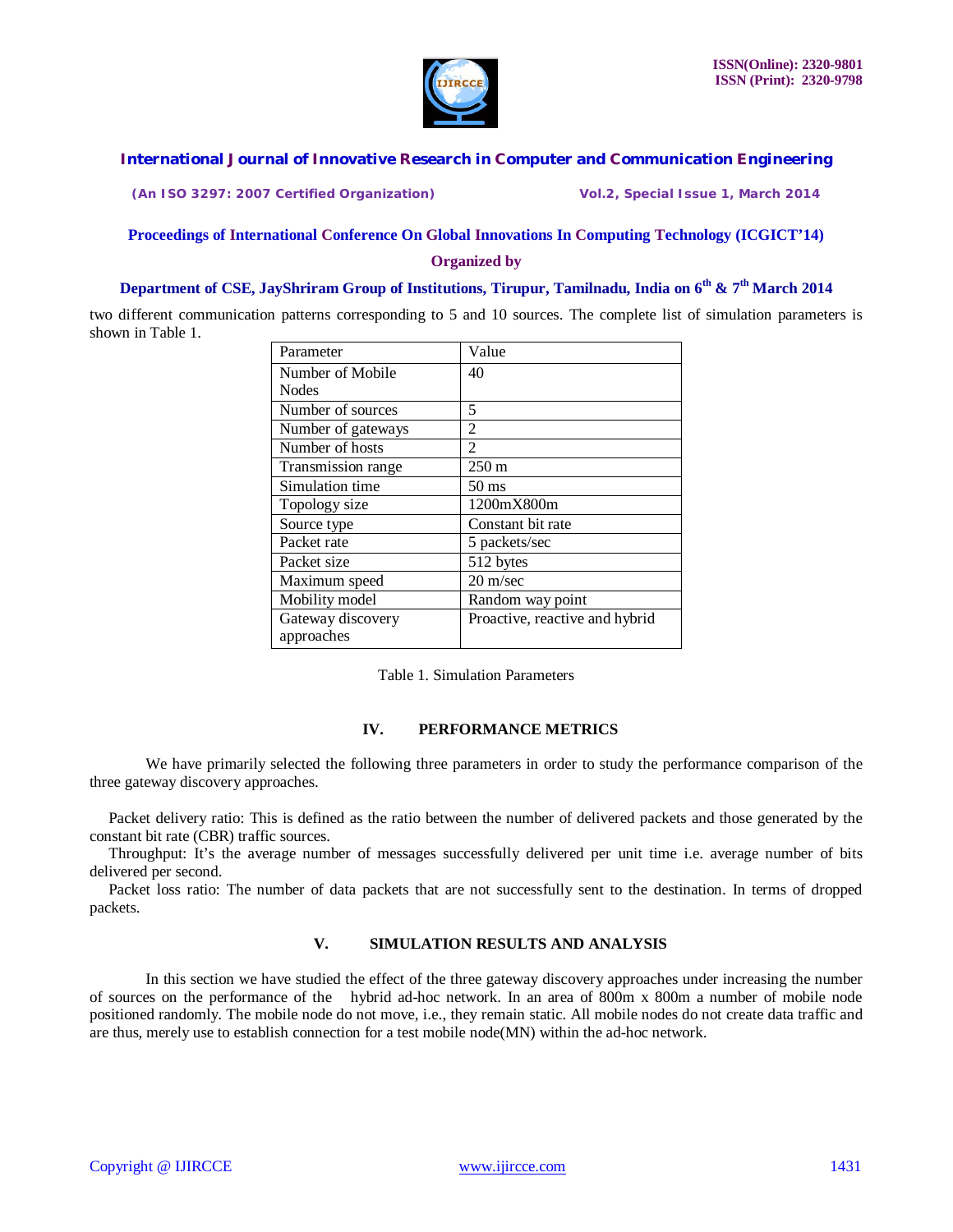

**(An ISO 3297: 2007 Certified Organization) Vol.2, Special Issue 1, March 2014**

#### **Proceedings of International Conference On Global Innovations In Computing Technology (ICGICT'14) Organized by**

### **Department of CSE, JayShriram Group of Institutions, Tirupur, Tamilnadu, India on 6th & 7th March 2014**

**A.** Packet Delivery Ratio Comparison



Figure 6. Packet delivery ratio (5 sources)

From Figure 6 and we see that the proactive approach has better packet delivery performance than the reactive approach. This happens because due to the periodic update of route information form the gateway, routes form all the nodes to the gateway are always available. As a result majority of the packet are delivered smoothly. In case of reactive approach, a node wishing to send data to the destination needs to find route to the gateway first. This takes a certain amount of time and no packet can be send during this period due to the unavailability of routes.

**B.** Throughput Comparison





From Figure 8 we see that the reactive approach as better throughput performance than the proactive and hybrid approaches. The throughput of both proactive and reactive approaches increases when time increases. Proactive throughput decreases in a stepper and more rapid fashion. This is attributed to excessive channel usage by regular route table updates. Furthermore, as mobility increases, more event-triggered updates are generated resulting in even more throughput decrease. This problem is present in reactive since routes are only generated on demand. So reactive approach stands high.

**C.** Packet Loss Ratio Comparison



Figure 10. Packet Loss Ratio (5 sources)